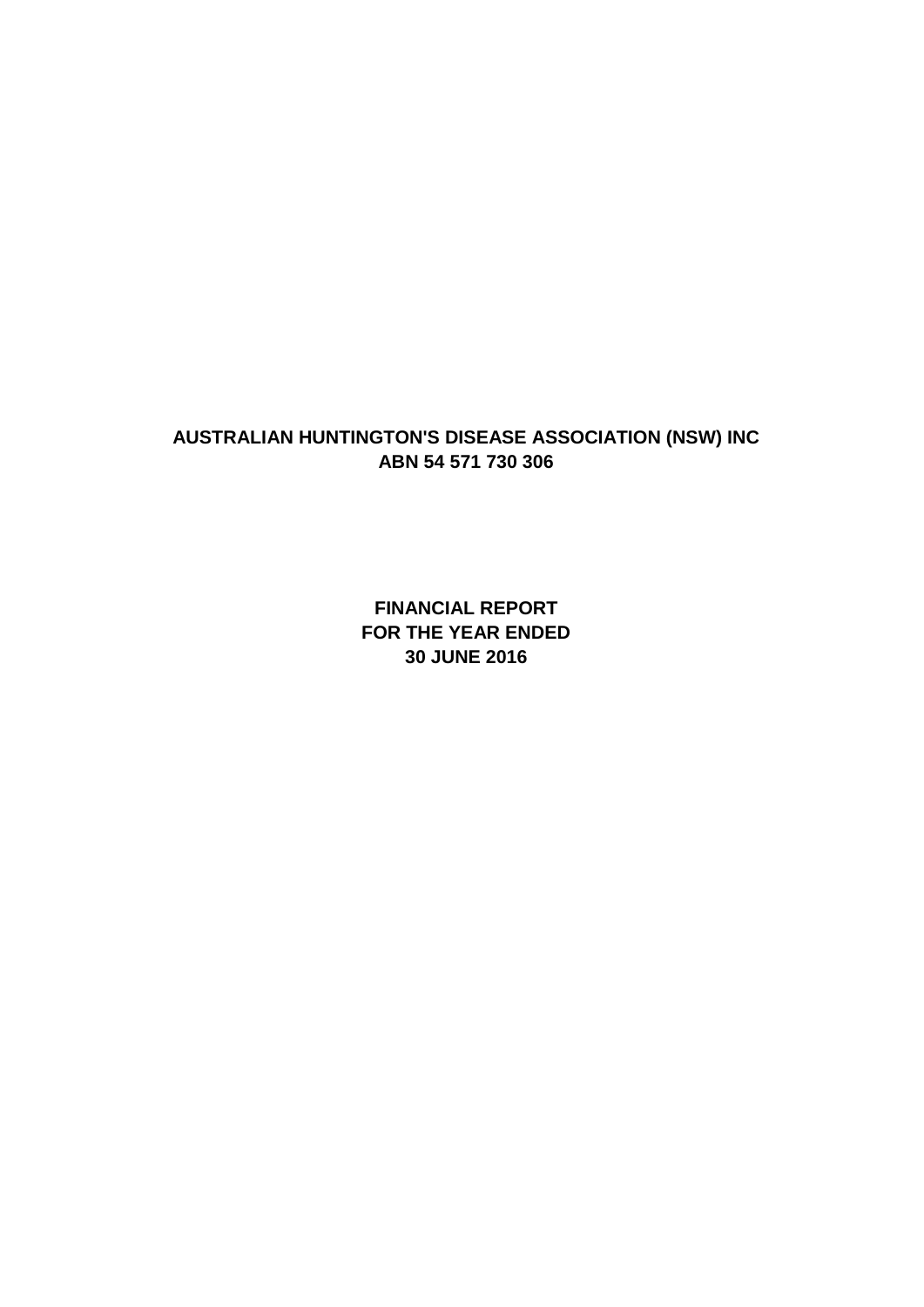## **CONTENTS**

| Board's Report                                             | 1              |
|------------------------------------------------------------|----------------|
| Statement of Profit or Loss and Other Comprehensive Income | $\overline{2}$ |
| <b>Statement of Financial Position</b>                     | 3              |
| Statement of Changes in Equity                             | $\overline{4}$ |
| <b>Statement of Cash Flows</b>                             | 5              |
| Notes to the Financial Statements                          | 6              |
| Statement by Members of the Board                          | 13             |
| Auditors' Report                                           | 14             |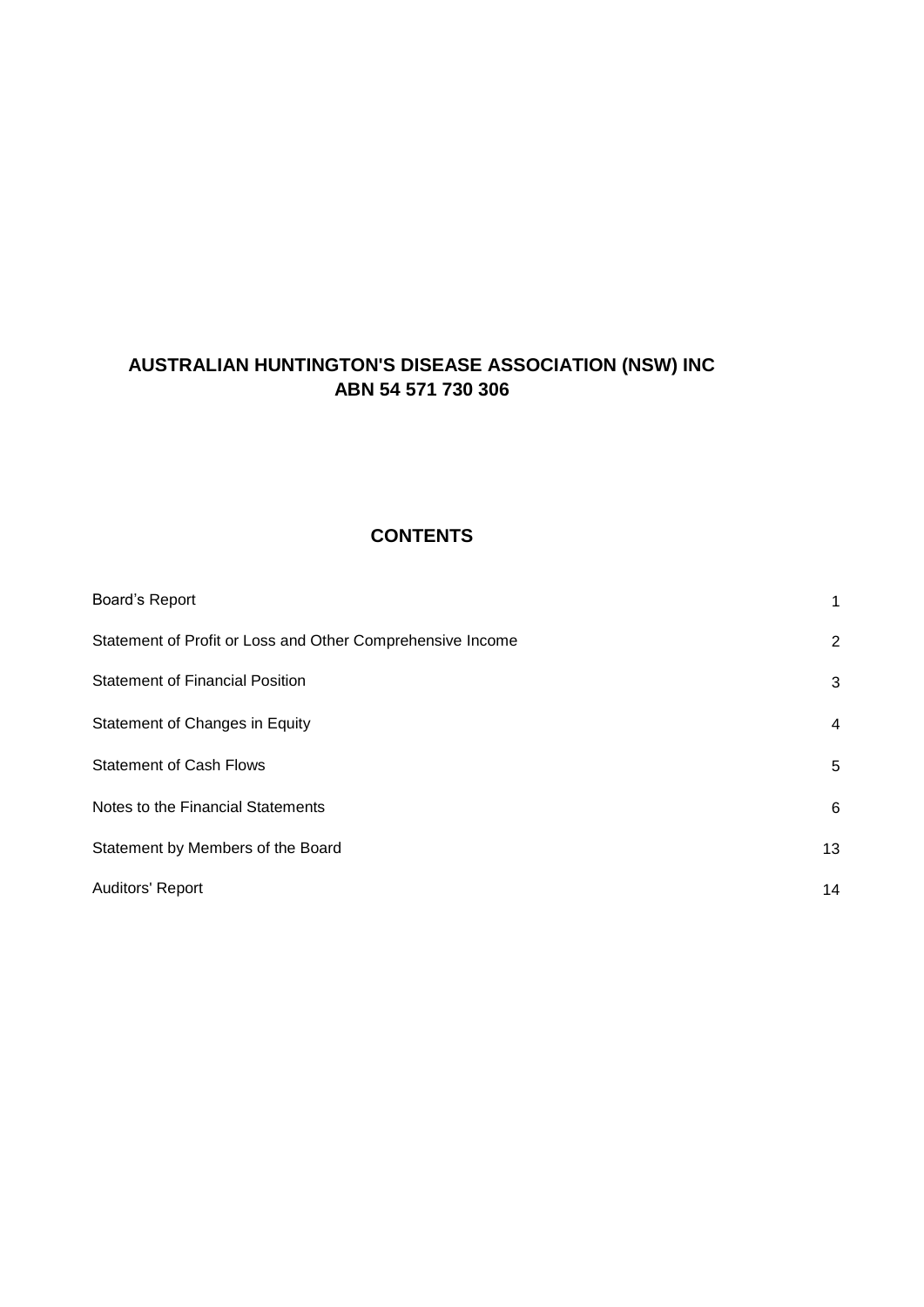## **BOARD'S REPORT**

Your board members submit the financial report of the Australian Huntington's Disease Association (NSW) Inc for the financial year ended 30 June 2016.

### .**Board Members**

The names of board members throughout the year and at the date of this report are: Therese Alting (seconded 12 October 2015, elected 14 November 2015) Therese Alting (seconded 12 October 2015, elected 14 November 2015) Richard Bobbitt (re-elected 14 November 2015) Richard Bobbitt (re-elected 14 November 2015) Katy Clymo (elected 14 November 2015) Deborah Cockrell (re-elected 14 November 2015) Deborah Cockrell (re--elected 14 November 2015) Amanda Dickey (resigned 12 October 2015) Amanda Dickey (resigned 12 October 2015) Strianua Dickey (resigned 12 October 2016)<br>Oktober October (seconded 15th October 2016) Stephen Guthrie (seconded 15<sup>th</sup> October 2016) Felicity O'Neil (re-elected 14 November 2015) Brian Rumbold (re-elected 14 November 2015)

### **Principal Activities**

The principal activities of the association during the financial year were:

To promote care and facilities for people affected by Huntington's disease, and provide assistance and advice to their families. To improve community awareness, medical research and provide a better understanding of the disease.

#### **Significant Changes**

No significant change in the nature of these activities occurred during the year.

#### **Operating Result**

The loss before providing for income tax amounted to \$62,220.

Signed in accordance with a resolution of the Members of the Board.

**Board Member:** \_\_\_\_\_\_\_\_\_\_\_\_\_\_\_\_\_\_\_\_\_\_\_\_\_\_\_\_\_\_\_\_\_\_\_\_\_\_\_\_\_\_\_\_\_\_\_\_\_\_\_\_\_\_\_\_\_

**Board Member:** 

Dated this <sup>19th</sup> day of Novemember 2016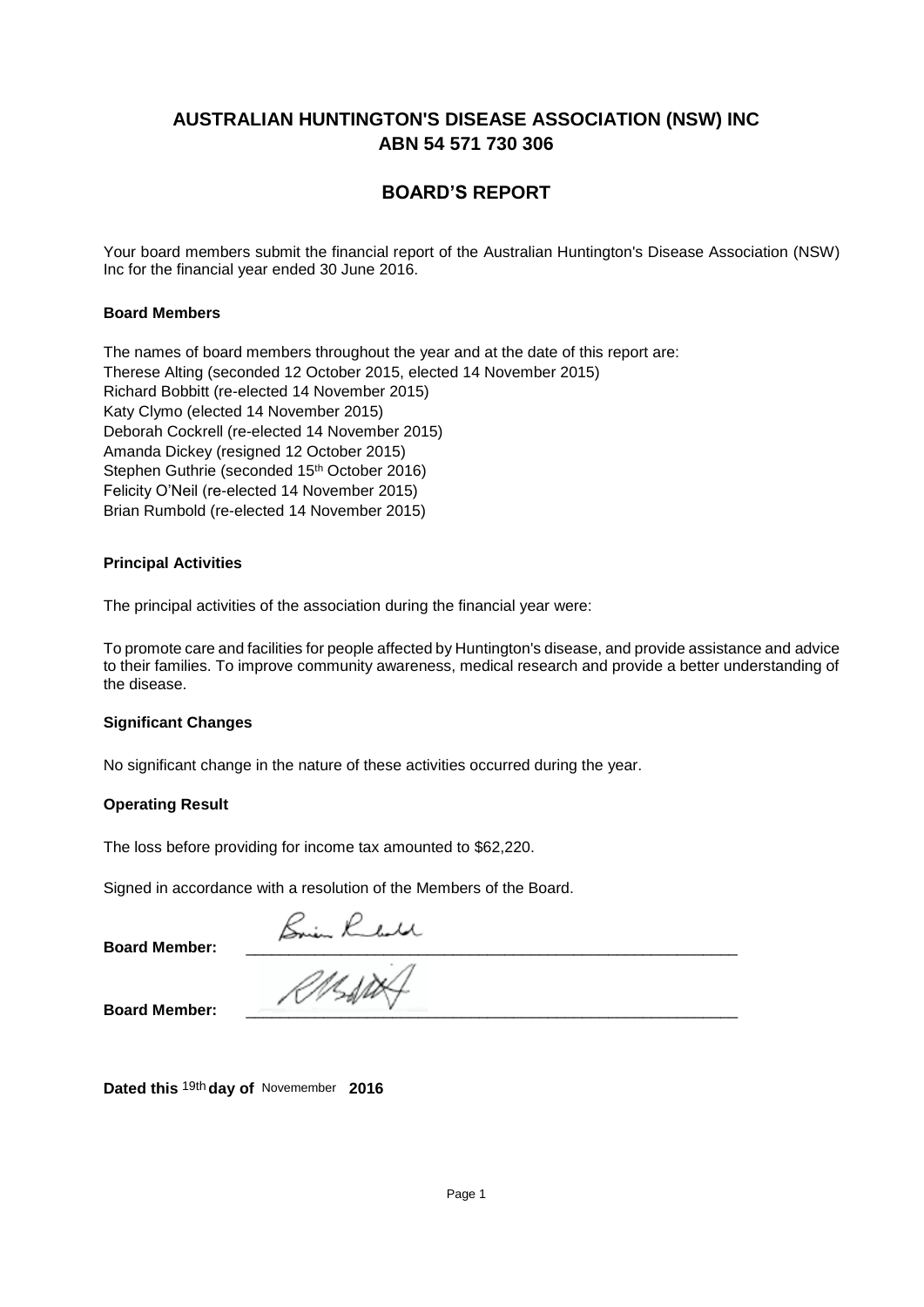# **STATEMENT OF PROFIT AND LOSS AND OTHER COMPREHENSIVE INCOME FOR THE YEAR ENDED 30 JUNE 2016**

|                                                                     |             | 2016       | 2015       |
|---------------------------------------------------------------------|-------------|------------|------------|
|                                                                     | <b>Note</b> | \$         | \$         |
| <b>REVENUE</b>                                                      |             |            |            |
| Revenue                                                             | $\mathbf 2$ | 331,079    | 426,443    |
| Other income                                                        |             | 13,527     | 19,691     |
| <b>EXPENDITURE</b>                                                  |             |            |            |
| Employee benefits expense                                           |             | (183, 018) | (194, 476) |
| Office expenses                                                     |             | (47, 128)  | (38, 536)  |
| Audit, accounting and consultancy expense                           |             | (58, 640)  | (57, 747)  |
| Insurance expense                                                   |             | (662)      | (3,916)    |
| Depreciation and amortisation expense                               | 4           | (9, 495)   | (1, 391)   |
| Equipment hire, furniture & facilities                              |             | (10, 433)  | (7, 758)   |
| Research                                                            |             | (28,074)   | (42, 333)  |
| Advertising & promotion                                             |             | (5, 314)   | (5,683)    |
| Travel & accommodation                                              |             | (9,359)    | (17, 456)  |
| Fundraising costs                                                   |             | (29, 494)  | (18, 439)  |
| IT expenses                                                         |             | (4,241)    | (1, 194)   |
| Other expenses                                                      |             | (20, 968)  | (29, 768)  |
| (Loss)/profit before income tax                                     |             |            |            |
| Income tax expense                                                  |             |            |            |
| (Loss)/profit for the year                                          |             | (62, 220)  | 27,436     |
| Other comprehensive income for the year                             |             |            |            |
| Total comprehensive income for the year                             |             | (62, 220)  | 27,436     |
| Profit attributable to members of the entity                        |             | (62, 220)  | 27,436     |
| Total comprehensive income attributable to<br>members of the entity |             | (62, 220)  | 27,436     |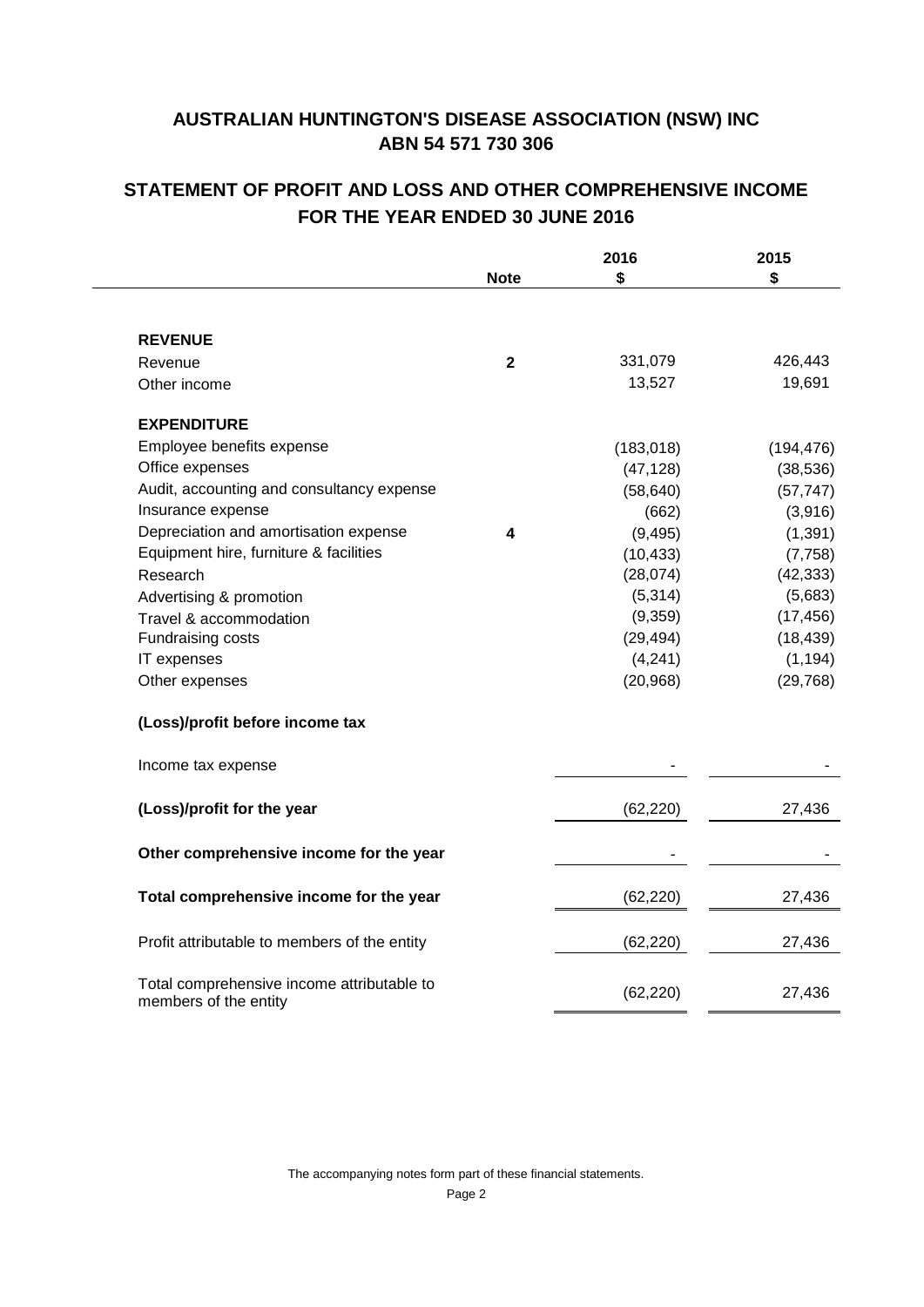# **STATEMENT OF FINANCIAL POSITION AS AT 30 JUNE 2016**

|                                  | <b>Note</b>     | 2016<br>\$ | 2015<br>\$ |
|----------------------------------|-----------------|------------|------------|
| <b>ASSETS</b>                    |                 |            |            |
| <b>CURRENT ASSETS</b>            |                 |            |            |
| Cash and cash equivalents        | 3               | 574,245    | 609,623    |
| Trade and other receivables      |                 | 3,506      | 5,008      |
| <b>TOTAL CURRENT ASSETS</b>      |                 | 577,751    | 614,631    |
| <b>NON-CURRENT ASSETS</b>        |                 |            |            |
| Property, plant and equipment    | 4               | 918,005    | 927,500    |
| <b>TOTAL NON-CURRENT ASSETS</b>  |                 | 918,005    | 927,500    |
| <b>TOTAL ASSETS</b>              |                 | 1,495,756  | 1,542,131  |
| <b>LIABILITIES</b>               |                 |            |            |
| <b>CURRENT LIABILITIES</b>       |                 |            |            |
| <b>Creditors and Accruals</b>    |                 | 13,382     | 4,621      |
| Employee benefits                | $5\phantom{.0}$ | 16,599     | 9,514      |
| <b>TOTAL CURRENT LIABILITIES</b> |                 | 29,981     | 14,135     |
| <b>TOTAL LIABILITIES</b>         |                 | 29,981     | 14,135     |
| <b>NET ASSETS</b>                |                 | 1,465,775  | 1,527,996  |
| <b>MEMBERS' FUNDS</b>            |                 |            |            |
| Reserves                         | $\bf 6$         | 585,622    | 585,622    |
| Retained earnings                | $\overline{7}$  | 880,153    | 942,374    |
| <b>TOTAL MEMBERS' FUNDS</b>      |                 | 1,465,775  | 1,527,996  |

Page 3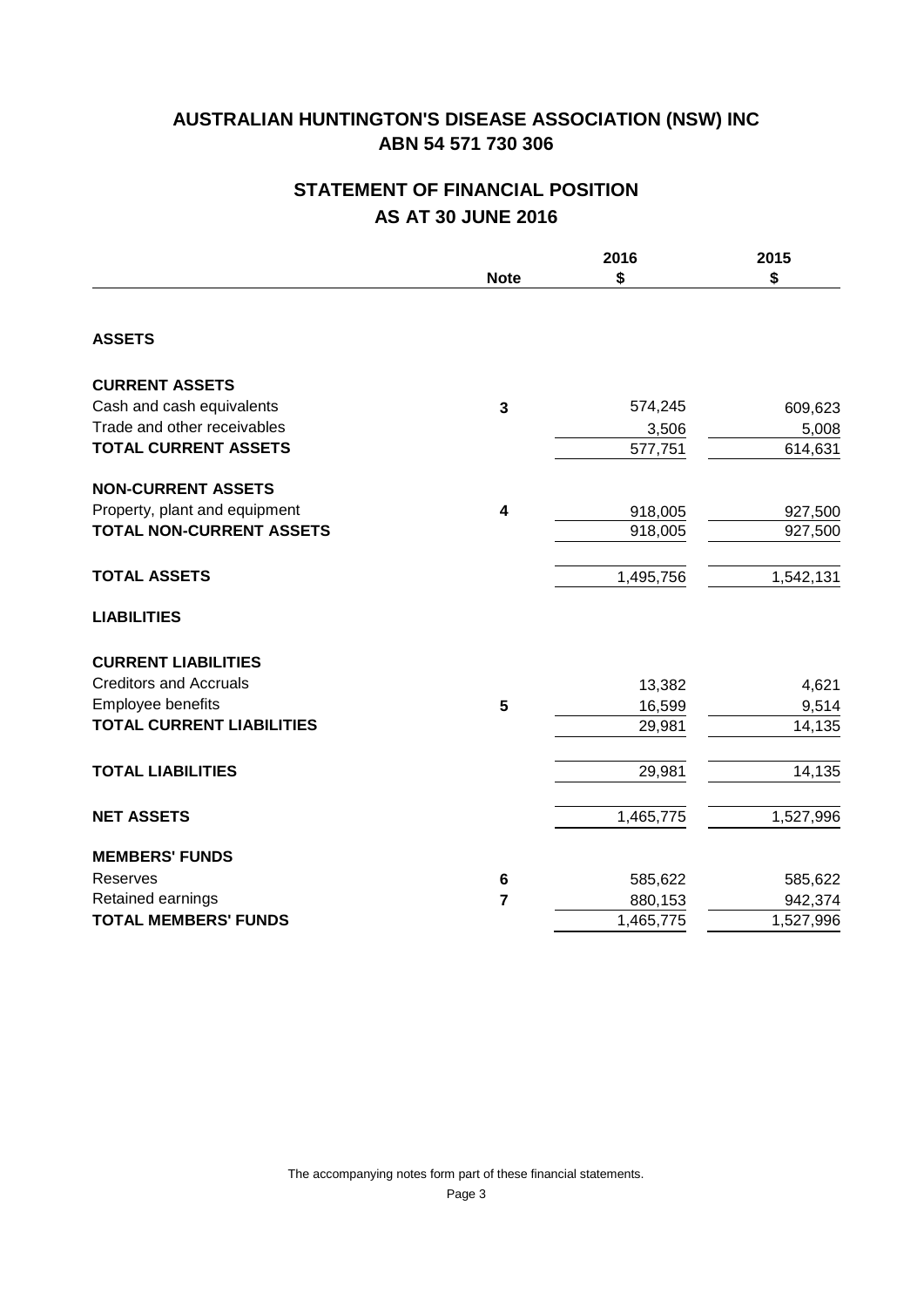# **STATEMENT OF CHANGES IN EQUITY FOR THE YEAR ENDED 30 JUNE 2016**

|                                                                                                              | 2016<br>\$<br><b>Note</b>              | 2015<br>\$                         |
|--------------------------------------------------------------------------------------------------------------|----------------------------------------|------------------------------------|
|                                                                                                              | <b>Retained</b><br><b>Surplus</b><br>S | <b>Total</b><br><b>Equity</b><br>S |
| Balance at 1 July 2014                                                                                       | 1,500,560                              | 1,500,560                          |
| <b>Comprehensive income</b>                                                                                  |                                        |                                    |
| Net surplus/(deficit) for the year                                                                           | 27,436                                 | 27,436                             |
| Other comprehensive income for the year                                                                      |                                        |                                    |
| Total comprehensive income attributable to members of the<br>entity for the year                             | 27,436                                 | 27,436                             |
| Balance at 30 June 2015                                                                                      | 1,527,995                              | 1,527,995                          |
| <b>Comprehensive income</b><br>Net (deficit)/surplus for the year<br>Other comprehensive income for the year | (62, 220)                              | (62, 220)                          |
|                                                                                                              |                                        |                                    |
| Total comprehensive income attributable to members of the<br>entity for the year                             | (62, 220)                              | (62, 220)                          |
| <b>Balance at 30 June 2016</b>                                                                               | 1,465,775                              | 1,465,775                          |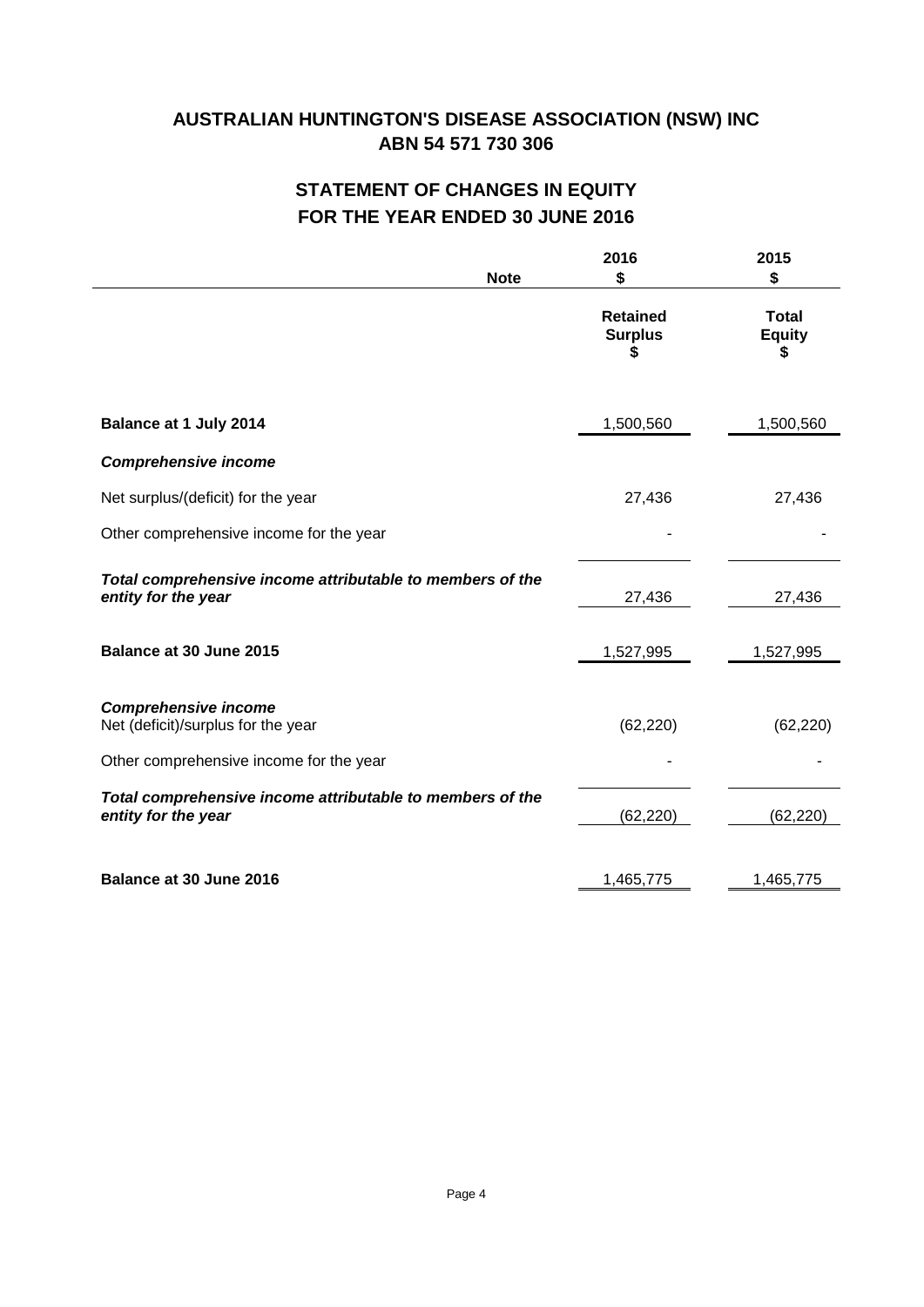# **STATEMENT OF CASH FLOWS FOR THE YEAR ENDED 30 JUNE 2016**

|                                                     |             | 2016      | 2015       |
|-----------------------------------------------------|-------------|-----------|------------|
|                                                     | <b>Note</b> | S         | \$         |
|                                                     |             |           |            |
| <b>CASH FLOW FROM OPERATING ACTIVITIES</b>          |             |           |            |
| Revenue                                             |             | 332,581   | 426,442    |
| Payments to suppliers and employees                 |             | (381,485) | (418, 697) |
| Interest received                                   |             | 13,527    | 19,691     |
| Net cash provided by (used in) operating activities |             | (35, 377) | 27,436     |
| <b>CASH FLOW FROM INVESTING ACTIVITIES</b>          |             |           |            |
| Payments for property, plant & equipment            |             |           | (18,000)   |
| Net cash provided by (used in) investing activities |             |           | (18,000)   |
| Net (decrease)/increase in cash held                |             | (35, 377) | 13,727     |
| Cash at the beginning of the year                   |             | 609,622   | 595,896    |
| Cash at the end of the year                         |             | 574,245   | 609,622    |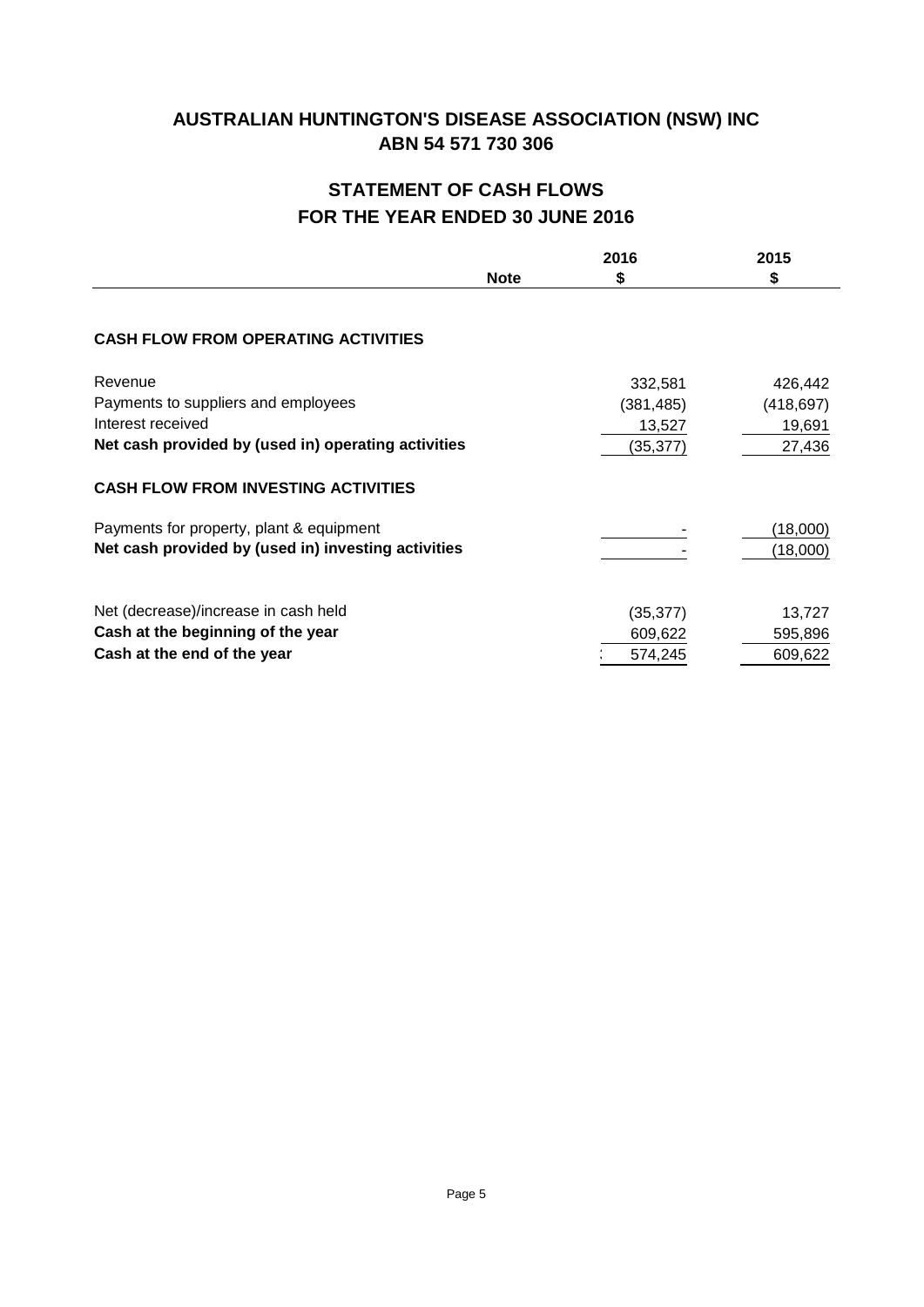# **NOTES TO THE FINANCIAL STATEMENTS FOR THE YEAR ENDED 30 JUNE 2016**

### **1 Statement of Significant Accounting Policies**

The financial statements were authorised for issue on 18 November 2016 by the members of the Council.

#### **Basis of Preparation**

Australian Huntington's Disease Association (NSW) Inc applies the Australian Accounting Standards – Reduced Disclosure Requirements as set out in AASB 1053: *Application of Tiers of Australian Accounting Standards* and AASB 2010-2: *Amendments to Australian Accounting Standards arising from Reduced Disclosure Requirements* and other applicable Australian Accounting Standards – Reduced Disclosure Requirements

The financial statements are general purpose financial statements that have been prepared in accordance with Australian Accounting Standards – Reduced Disclosure Requirements of the Australian Accounting Standards Board (AASB) and the *Australian Charities and Not-for-profits Commission Act 2012*. The association is a not-for-profit entity for financial reporting purposes under Australian Accounting Standards.

Australian Accounting Standards set out accounting policies that the AASB has concluded would result in financial statements containing relevant and reliable information about transactions, events and conditions. Material accounting policies adopted in the preparation of this financial report are presented below and have been consistently applied unless stated otherwise.

The financial statements, except for the cash flow information, have been prepared on an accruals basis and are based on historical costs, modified, where applicable, by the measurement at fair value of selected non-current assets, financial assets and financial liabilities. The amounts presented in the financial statements have been rounded to the nearest dollar.

### **Accounting Policies**

#### **(a) Revenue and Other Income**

Revenue from the sale of goods is recognised upon the delivery of the goods to the customer. Revenue from performance of presentations and rendering of other services is recognised upon the delivery of the service to the customers.

Non-reciprocal grant revenue is recognised in the statement of comprehensive income when the association obtains control of the grant and it is probable that the economic benefits gained from the grant will flow to the association and the amount of the grant can be measured reliably.

If conditions are attached to the grant which must be satisfied before it is eligible to receive the contribution, the recognition of the grant as revenue will be deferred until those conditions are satisfied. When grant revenue is received whereby the association incurs an obligation to deliver economic value directly back to the contributor, this is considered a reciprocal transaction and the grant revenue is recognised in the statement of financial position as a liability until the service has been delivered to the contributor, otherwise the grant is recognised as income on receipt.

Donations and bequests are recognised as revenue when received.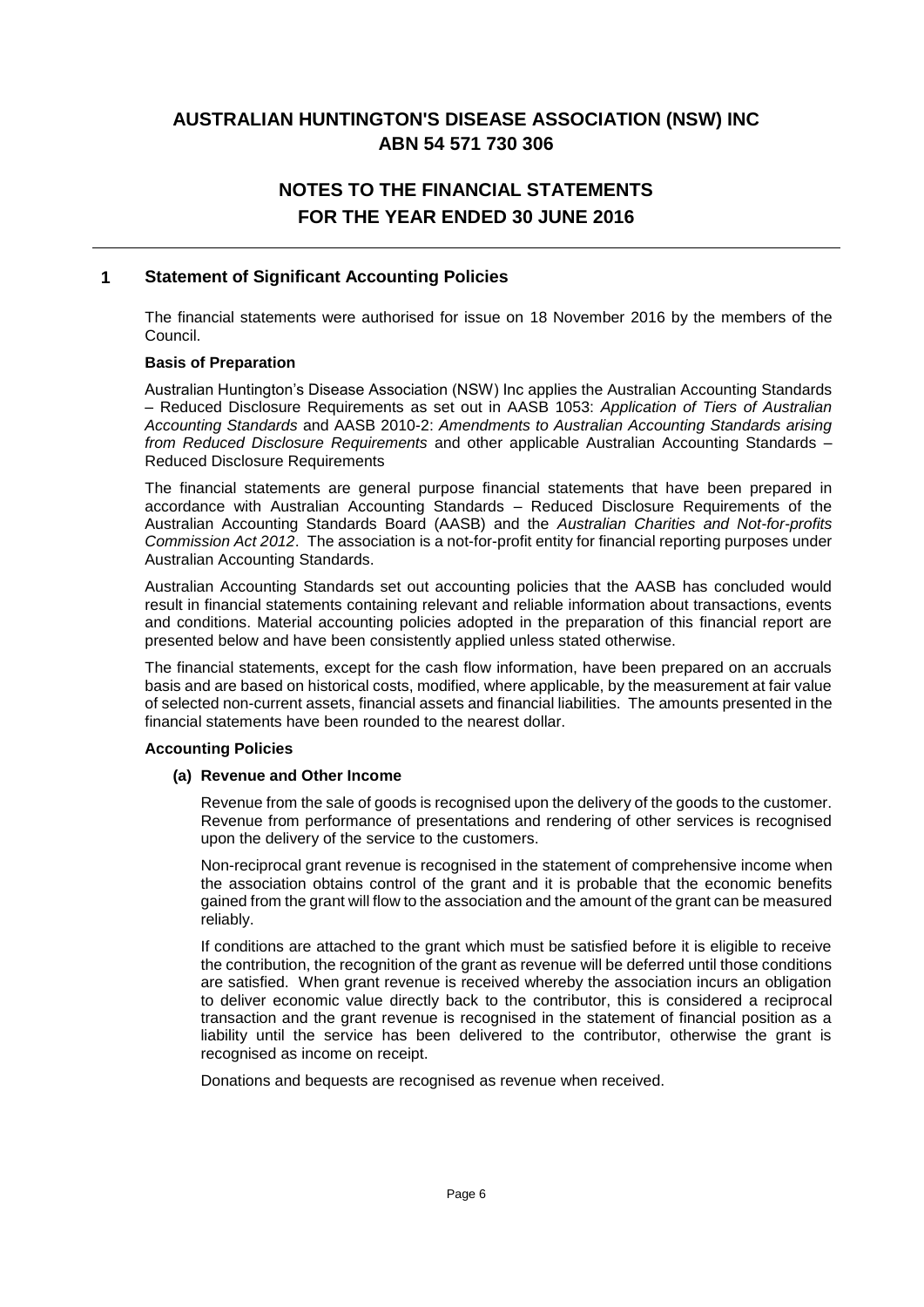# **NOTES TO THE FINANCIAL STATEMENTS FOR THE YEAR ENDED 30 JUNE 2016**

#### **(a) Revenue and Other Income (cont.)**

Interest revenue is recognised on a proportional basis taking into account the interest applicable to the financial assets.

All revenue is stated net of the amount of goods and services tax (GST).

#### **(b) Income Tax**

The association is exempt from income tax under the Income Tax Assessment Act 1936 as amended.

#### **(c) Property, Plant and Equipment**

Each class of property, plant and equipment is carried at cost less, where applicable, any accumulated depreciation and impairment losses.

The carrying amount of property, plant and equipment is reviewed annually by council members to ensure it is not in excess of the recoverable amount from these assets. The recoverable amount is assessed on the basis of the expected net cash flows that will be received from the assets' employment and subsequent disposal. The expected net cash flows have been discounted to their present values in determining recoverable amounts.

### *Depreciation*

The depreciable amount of all fixed assets is depreciated on a diminishing value basis over the asset's useful life commencing from the time the asset is held ready for use.

The depreciation rates used for each class of depreciable assets are:

| <b>Class of Fixed Asset</b> | <b>Depreciation Rate</b> |
|-----------------------------|--------------------------|
| <b>Office Equipment</b>     | $30 - 40\%$              |
| Motor Vehicles              | 37.5%                    |

The assets' residual values and useful lives are reviewed and adjusted, if appropriate, at each balance sheet date. An asset's carrying amount is written down immediately to its recoverable amount if the asset's carrying amount is greater than its estimated recoverable amount.

Gains and losses on disposals are determined by comparing proceeds with the carrying amount. These gains or losses are included in the income statement.

#### **(d) Leases**

Leases of fixed assets where substantially all the risks and benefits incidental to the ownership of the asset, but not the legal ownership, are transferred to the association are classified as finance leases.

Finance leases are capitalised by recording an asset and a liability at the lower of the amount equal to the fair value of the leased property or the present value of the minimum lease payments, including any guaranteed residual values. Lease payments are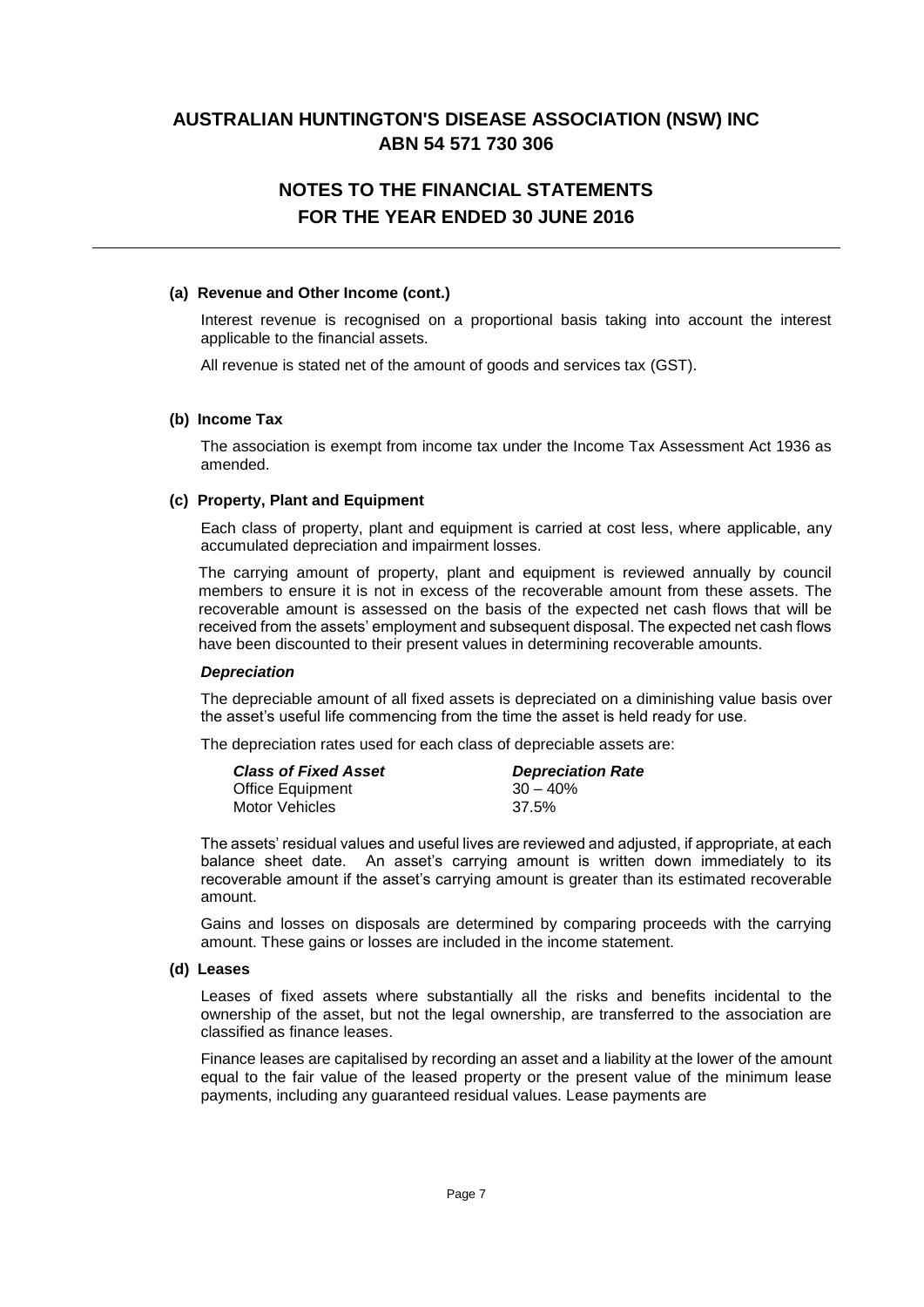# **NOTES TO THE FINANCIAL STATEMENTS FOR THE YEAR ENDED 30 JUNE 2016**

### **(d) Leases (cont.)**

allocated between the reduction of the lease liability and the lease interest expense for the period.

Leased assets are depreciated on a straight-line basis over their estimated useful lives where it is likely that the association will obtain ownership of the asset or ownership over the term of the lease.

Lease payments for operating leases, where substantially all the risks and benefits remain with the lessor, are charged as expenses in the periods in which they are incurred.

Lease incentives under operating leases are recognised as a liability and amortised on a straight-line basis over the life of the lease term.

#### **(e) Financial Instruments**

#### *Initial recognition and measurement*

Financial assets and financial liabilities are recognised when the entity becomes a party to the contractual provisions of the instruments. For financial assets, this is equivalent to the date that the association commits itself to either purchase or sell the asset (ie trade date accounting is adopted).

Financial instruments are initially measured at fair value plus transaction costs except where the instrument is classified 'at fair value through profit and loss', in which case transaction costs are expensed to profit and loss immediately.

#### *Classification and subsequent measurement*

Financial instruments are subsequently measured at fair value, amortised cost using the effective interest rate method or cost. Fair value represents the amount for which an asset could be exchanged or a liability settled, between knowledgeable, willing parties. Where available, quoted prices in an active market are used to determine fair value. In other circumstances, valuation techniques are adopted.

Amortised cost is calculated as the amount at which the financial asset or financial liability is measured at initial recognition less principal repayments and any reduction for impairment, and adjusted for any cumulative amortisation of the difference between the initial amount and the maturity amount calculated using the effective interest method.

#### *Financial assets at fair value through profit or loss*

Financial assets are classified at "fair value through profit or loss" when they are held for trading for the purpose of short-term profit taking, where they are derivatives not held for hedging purposes, or when they are designated as such to avoid an accounting mismatch or to enable performance evaluation where a group of financial assets is managed by key management personnel on a fair value basis in accordance with a documented risk management or investment strategy. Such assets are subsequently measured at fair value with changes in fair value (ie gains and losses) being recognised in profit or loss.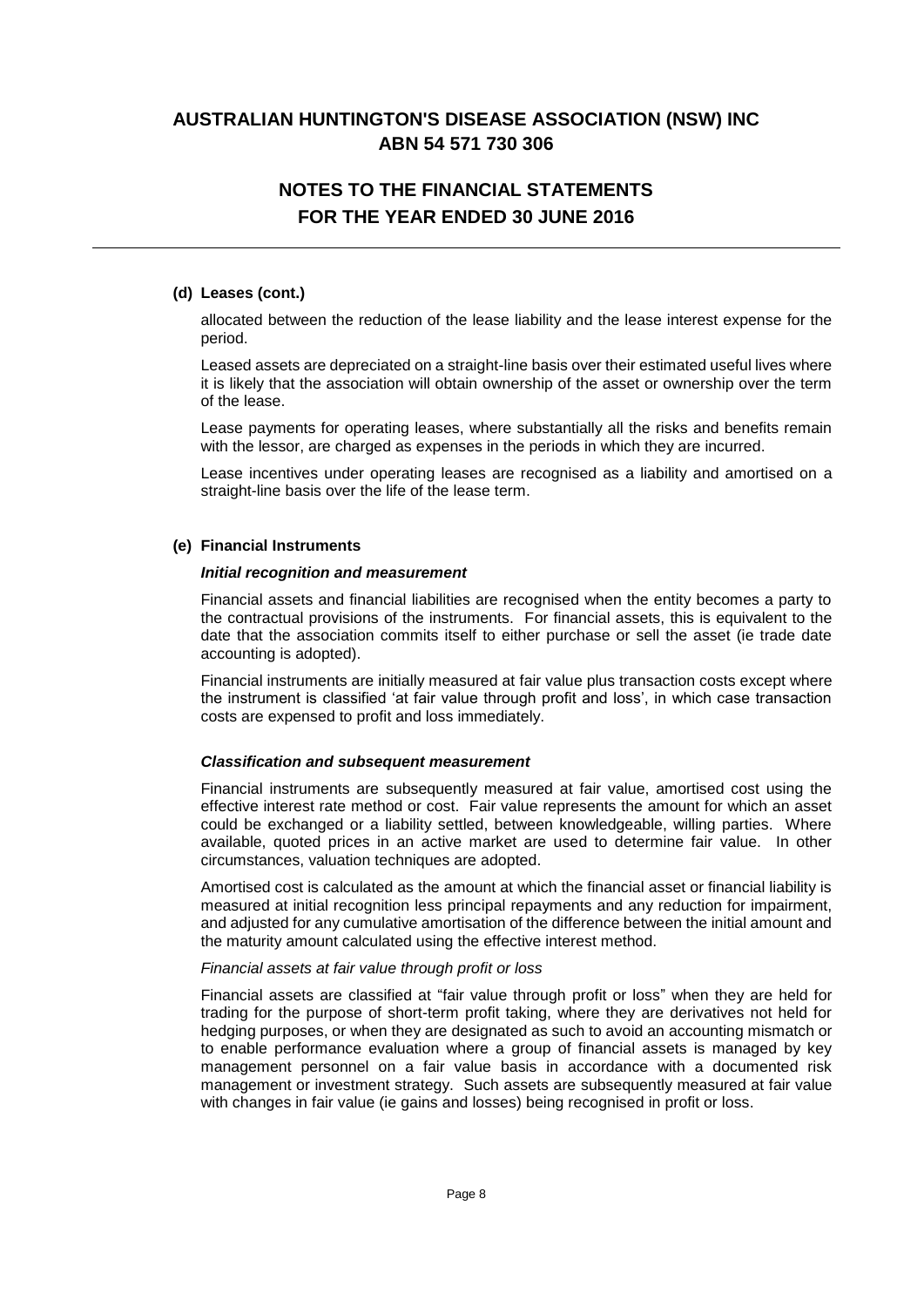# **NOTES TO THE FINANCIAL STATEMENTS FOR THE YEAR ENDED 30 JUNE 2016**

### **(e) Financial Instruments (cont.)**

#### *Loans and receivables*

Loans and receivables are non-derivative financial assets with fixed or determinable payments that are not quoted in an active market and are subsequently measured at amortised cost.

#### *Held-to-maturity investments*

Held-to-maturity investments are non-derivative financial assets that have fixed maturities and fixed or determinable payments, and it is the association's intention to hold these investments to maturity. They are subsequently measured at amortised cost.

#### *Available-for-sale financial assets*

Available-for-sale financial assets are non-derivative financial assets that are either not capable of being classified into other categories of financial assets due to their nature, or they are designated as such by management. They comprise investment in the equity of other entities where there is neither a fixed maturity nor fixed or determinable payments.

They are subsequently measured at fair value with changes in such fair value (ie gains or losses) recognised in other comprehensive income (except for impairment losses and foreign exchange gains and losses). When the financial asset is derecognised, the cumulative gain or loss pertaining to that asset previously recognised in other comprehensive income is reclassified into profit and loss.

### *Financial liabilities*

Non-derivative financial liabilities (excluding financial guarantees) are subsequently measured at amortised cost.

#### *Impairment*

At the end of each reporting period, the association assesses whether there is objective evidence that a financial instrument has been impaired. In the case of available-for-sale financial instruments, a prolonged decline in the value of the instrument is considered to determine whether an impairment has arisen. Impairment losses are recognised in the profit or loss. Also, any cumulative decline in fair value previously recognised in other comprehensive income is reclassified to profit or loss at this point.

#### *Derecognition*

Financial assets are derecognised where the contractual rights to receipt of cash flows expires or the asset is transferred to another party whereby the association no longer has any significant continuing involvement in the risks and benefits associated with the asset. Financial liabilities are derecognised where the related obligations are either discharged, cancelled or expire. The difference between the carrying value of the financial liability which is extinguished or transferred to another party and the fair value of consideration paid, including the transfer of non-cash assets or liabilities assumed, is recognised in profit or loss.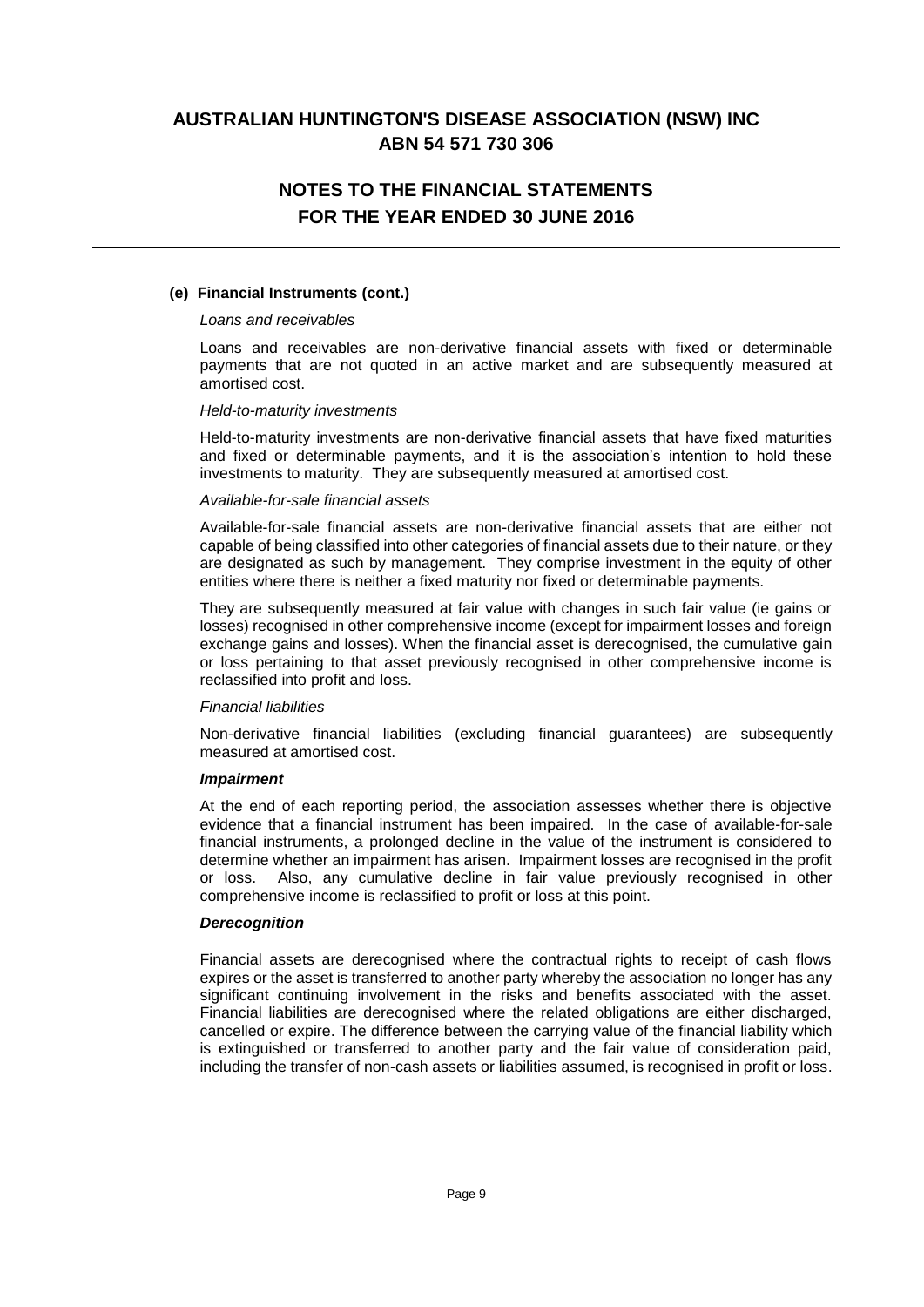# **NOTES TO THE FINANCIAL STATEMENTS FOR THE YEAR ENDED 30 JUNE 2016**

#### **(f) Impairment of Assets**

At each reporting date, the association reviews the carrying values of its tangible and intangible assets to determine whether there is any indication that those assets have been impaired. If such an indication exists, the recoverable amount of the asset, being the higher of the asset's fair value less costs to sell and value in use, is compared to the asset's carrying value. Any excess of the asset's carrying value over its recoverable amount is expensed to the Income Statement.

Where it is not possible to estimate the recoverable amount of an individual asset, the association estimates the recoverable amount of the cash-generating unit to which the asset belongs.

### **(g) Employee Benefits**

#### *Short-term employee benefits*

Provision is made for the association's obligation for short-term employee benefits. Shortterm employee benefits are benefits (other than termination benefits) that are expected to be settled wholly within 12 months after the end of the annual reporting period in which employees render the related service, including wages, salaries and sick leave. Short-term employee benefits are measured at the (undiscounted) amounts expected to be paid when the obligation is settled.

The association's obligation for short-term employee benefits such as wages, salaries and sick leave are recognised as part of current trade and other payables in the statement of financial position.

### *Other long-term employee benefits*

The association classifies employees' long service leave and annual leave entitlements as other long-term employee benefits as they are not expected to be settled wholly within 12 months after the end of the annual reporting period in which the employees render the related service. Provision is made for the association's obligation for other long-term employee benefits, which are measured at the present value of the expected future payments to be made to employees. Upon the remeasurement of obligations for other long-term employee benefits, the net change in the obligation is recognised in profit or loss classified under employee benefits expense

The association's obligations for long-term employee benefits are presented as non-current liabilities in its statement of financial position, except where the association does not have an unconditional right to defer settlement for at least 12 months after the end of the reporting period, in which the obligations are presented as current liabilities.

#### **(h) Provisions**

Provisions are recognised when the association has a legal or constructive obligation, as a result of past events, for which it is probable that an outflow of economic benefits will result and that outflow can be reliably measured.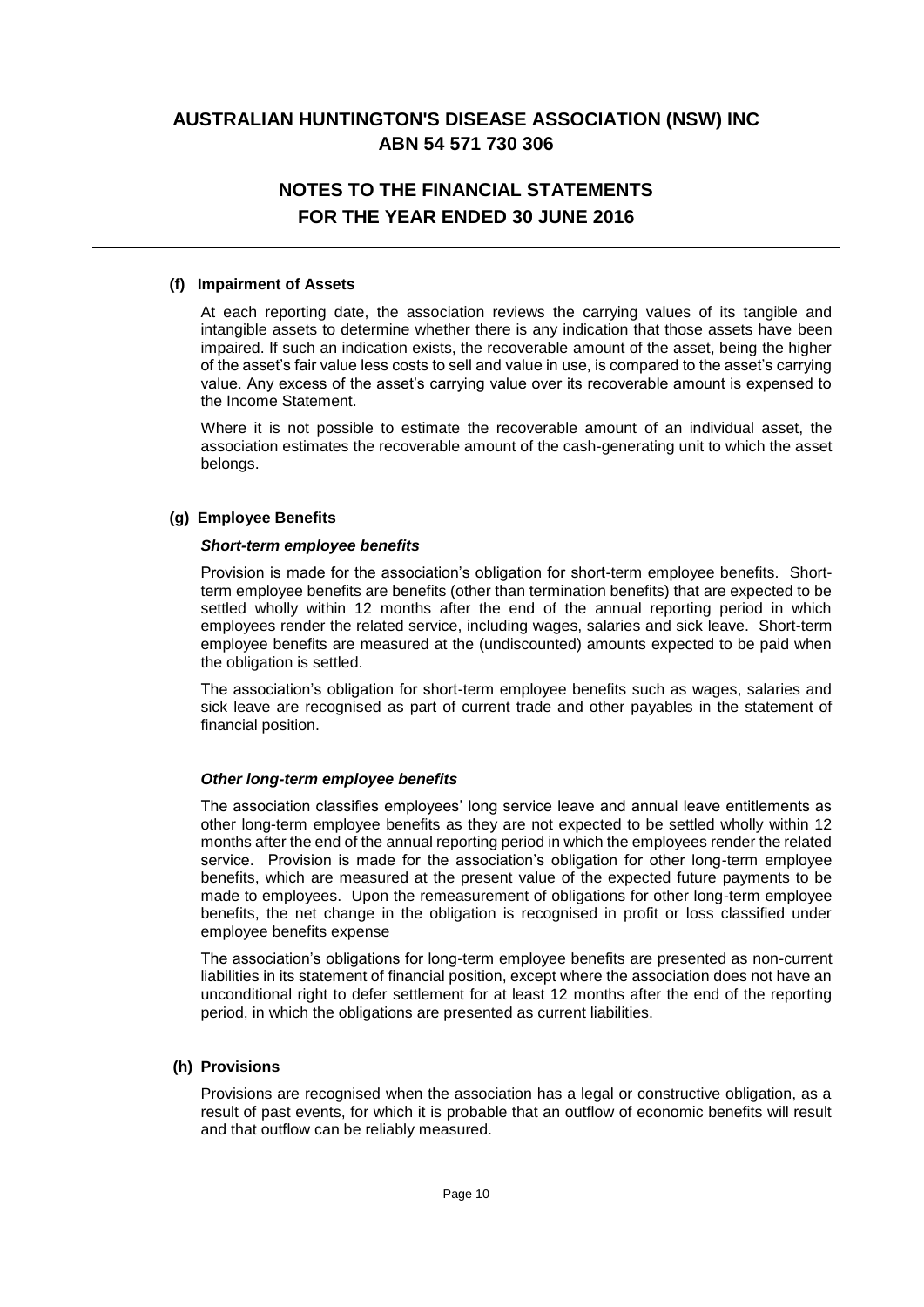# **NOTES TO THE FINANCIAL STATEMENTS FOR THE YEAR ENDED 30 JUNE 2016**

### **(i) Cash and Cash Equivalents**

Cash and cash equivalents include cash on hand, deposits held at-call with banks, other shortterm highly liquid investments with original maturities of three months or less, and bank overdrafts. Bank overdrafts are shown within borrowings in current liabilities on the statement of financial position.

### **(j) Goods and Services Tax (GST)**

Revenues, expenses and assets are recognised net of the amount of GST, except where the amount of GST incurred is not recoverable from the Australian Taxation Office. In these circumstances the GST is recognised as part of the cost of acquisition of the asset or as part of an item of the expense. Receivables and payables in the statement of financial position are shown inclusive of GST.

#### **(k) Critical accounting estimates and judgments**

The council evaluates estimates and judgments incorporated into the financial statements based on historical knowledge and best available current information. Estimates assume a reasonable expectation of future events and are based on current trends and economic data, obtained both externally and within the association.

#### **Key estimates – Impairment**

The association assesses impairment at each reporting date by evaluating conditions specific to the association that may lead to impairment of assets. When an impairment trigger exists, the recoverable amount of the asset is determined. Fair value less costs to sell or current replacement cost calculations performed in assessing recoverable amounts incorporate a number of key estimates.

#### **(l) Comparative Figures**

Where required by Accounting Standards, comparative figures have been adjusted to conform with changes in presentation for the current financial year.

### **2 Revenue and other income**

|                      | 2016    | 2015    |
|----------------------|---------|---------|
| Revenue              | \$      | \$      |
| Donations            | 132,185 | 183,313 |
| Fundraising          | 67,510  | 57,746  |
| Grants               | 128,644 | 140,124 |
| Memberships fees     | 2,740   | 5,260   |
| <b>Bequests</b>      |         | 40,000  |
| Other revenue        |         |         |
| Interest revenue     | 13,527  | 19,691  |
| <b>Total Revenue</b> | 344,606 | 446,134 |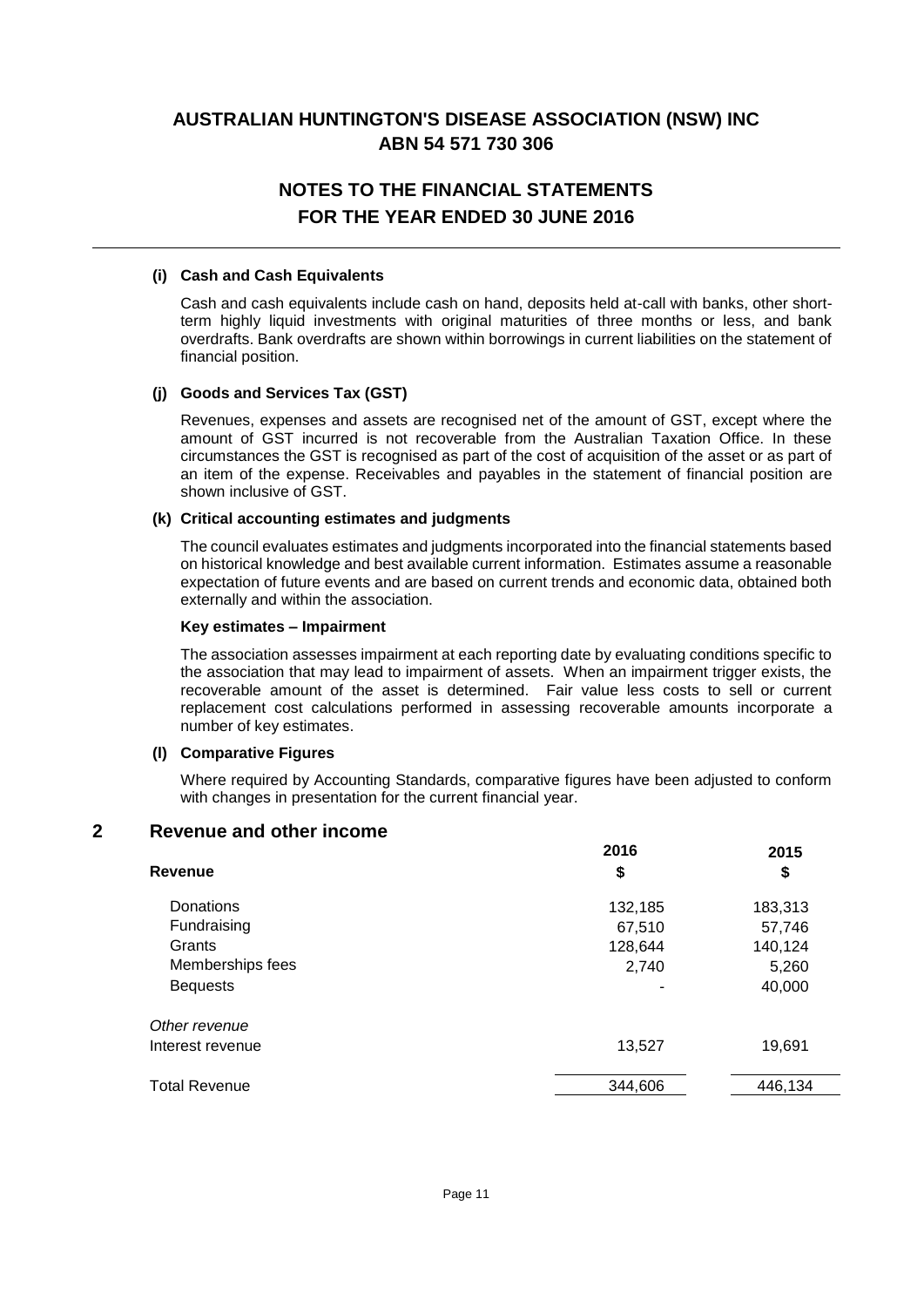# **NOTES TO THE FINANCIAL STATEMENTS FOR THE YEAR ENDED 30 JUNE 2016**

|   | $\overline{\phantom{a}}$                                 | 2016      | 2015     |
|---|----------------------------------------------------------|-----------|----------|
| 3 | <b>Cash &amp; Cash Equivalents</b>                       | \$        | \$       |
|   |                                                          |           |          |
|   | <b>Association BOSA</b>                                  | 97,450    | 110,868  |
|   | <b>Association Cheque Account</b>                        | 29,144    | 39,073   |
|   | Research Cheque                                          | 1,625     | 3,550    |
|   | Research Term Deposit                                    | 308,206   | 321,621  |
|   | St George                                                | 137,820   | 134,511  |
|   |                                                          | 574,245   | 609,623  |
| 4 | <b>Property, Plant and Equipment</b>                     |           |          |
|   | Land and Buildings - At Valuation                        | 900,000   | 900,000  |
|   | Plant & Equipment                                        | 35,061    | 35,061   |
|   | Less: Accumulated Depreciation                           | (30,097)  | (28,061) |
|   |                                                          | 4,964     | 7,000    |
|   | Furniture                                                | 8,232     | 8,232    |
|   | Less: Accumulated Depreciation                           | (7, 250)  | (5, 732) |
|   |                                                          | 982       | 2,500    |
|   | Software                                                 | 18,000    | 18,000   |
|   | Less: Accumulated Depreciation                           | (5,940)   |          |
|   |                                                          | 12,060    | 18,000   |
|   | <b>Total Property, Plant and Equipment</b>               | 918,005   | 927,500  |
| 5 | <b>Employee Benefits</b>                                 |           |          |
|   | <b>Current</b>                                           |           |          |
|   | <b>Provision for Annual Leave</b>                        | 16,599    | 9,514    |
| 6 | <b>Reserves</b>                                          |           |          |
|   | <b>Asset Revaluation Reserve</b>                         | 585,622   | 585,622  |
| 7 | <b>Retained Earnings</b>                                 |           |          |
|   |                                                          |           |          |
|   | Retained earnings at the beginning of the financial year | 942,374   | 914,937  |
|   | (Net loss)/Net Profit attributable to the association    | (62, 220) | 27,437   |
|   | Retained earnings at the end of the financial year       | 880,153   | 942,374  |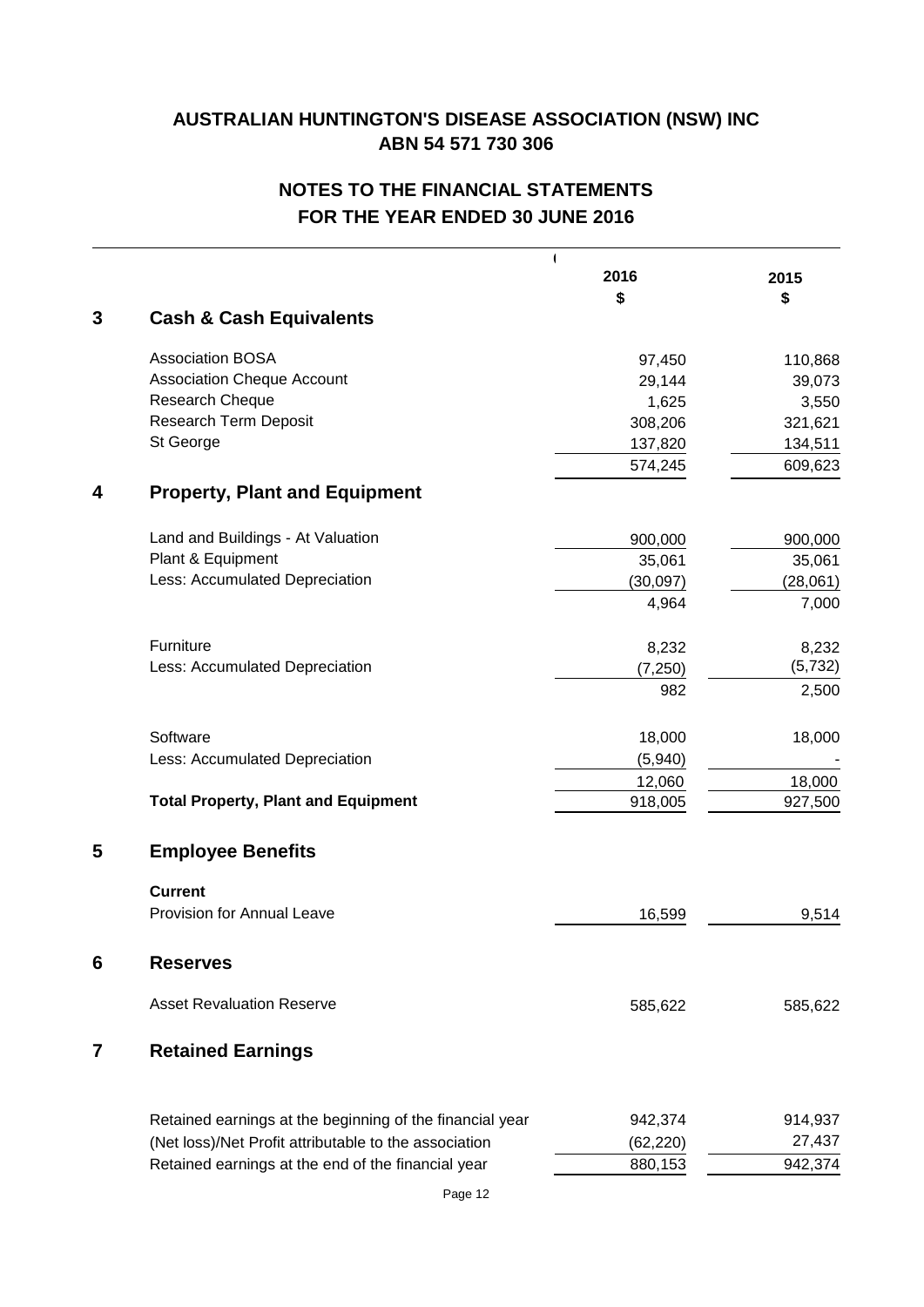### **STATEMENT BY MEMBERS OF THE BOARD**

The Board has determined that the association is not a reporting entity and that this special purpose financial report should be prepared in accordance with the accounting policies outlined in Note 1 to the financial statements.

In the opinion of the Board the financial report as set out on pages 1 to 12:

- 1. Presents a true and fair view of the financial position of Australian Huntington's Disease Association (NSW) Inc as at 30 June 2016 and its performance for the year ended on that date in accordance with Australian Accounting Standards – Reduced Disclosure Requirements of the Australian Accounting Board and the *Australian Charities and Not-for-profits Commission Act 2012*: and
- 2. At the date of this statement, there are reasonable grounds to believe that Australian Huntington's Disease Association (NSW) Inc will be able to pay its debts as and when they fall due.
- 3. In accordance with the provisions of the Charitable Fundraising Act 1991 and the regulations under the Act.
	- a) The financial statements give a true and fair view of all income and expenditure of Australian Huntington's Disease Association (NSW) Inc
	- b) The Balance Sheet gives a true and fair view of the state of affairs with respect to fundraising appeals; and
	- c) The provisions of the charitable Fundraising Act 1991, the Regulations under the Act and the conditions attached to the authority have been complied with; and
	- d) The internal controls exercised by Australian Huntington's Disease Association (NSW) Inc. are appropriate and effective in accounting for all income received and applied by Australian Huntington's Disease Association (NSW) Inc from any of its fundraising appeals.

This statement is made in accordance with a resolution of the Board and is signed for and on behalf of the Board by:

\_\_\_\_\_\_\_\_\_\_\_\_\_\_\_\_\_\_\_\_\_\_\_\_\_\_\_\_\_\_\_\_\_\_\_\_\_\_\_\_\_\_\_\_\_\_\_\_\_\_\_\_\_\_\_\_\_

**President:** \_\_\_\_\_\_\_\_\_\_\_\_\_\_\_\_\_\_\_\_\_\_\_\_\_\_\_\_\_\_\_\_\_\_\_\_\_\_\_\_\_\_\_\_\_\_\_\_\_\_\_\_\_\_\_\_\_

Brian Rumbold

**Dated this**  19th **day of** November **2016**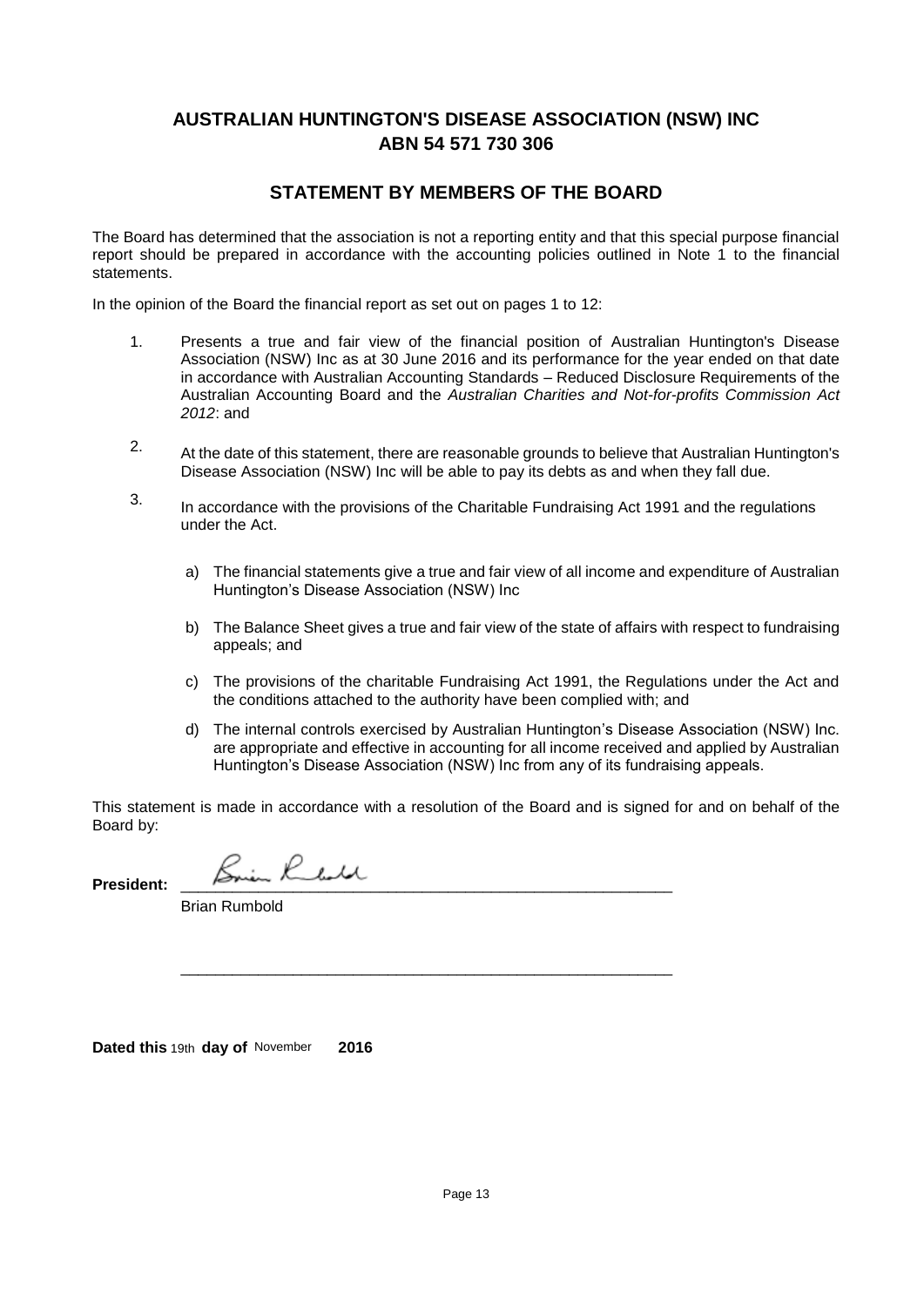

**PRINCIPALS** Glenn McEwen CA Lucas Ouinlan CA **CONSULTANT** Christine Andrews CPA

## **INDEPENDENT AUDITOR'S REPORT TO THE MEMBERS OF AUSTRALIAN HUNTINGTON'S DISEASE ASSOCIATION (NSW) INC ABN 54 571 730 306**

### **Report on the Financial Report**

We have audited the accompanying financial report of Australian Huntington's Disease Association NSW Incorporated (the association) which comprises the statement of financial position as at 30 June 2016 and the statement of profit and loss and other comprehensive income, statement of changes in equity and statement of cash flows for the year then ended, notes comprising a summary of significant accounting policies and other explanatory information and the declaration by members of the council.

#### **Council's Responsibility for the Financial Report**

The council of the association is responsible for the preparation of the financial report that gives a true and fair view in accordance with Australian Accounting Standards - Reduced Disclosures Requirements and the *Australian Charities and Not-for-profits Commission Act 2012*, and for such internal control as the council determines is necessary to enable the preparation of the financial report that is free from material misstatement, whether due to fraud or error.

### **Auditor's Responsibility**

Our responsibility is to express an opinion on the financial report based on our audit. We conducted our audit in accordance with Australian Auditing Standards. Those Standards require that we comply with relevant ethical requirements relating to audit engagements and plan and perform the audit to obtain reasonable assurance whether the financial report is free from material misstatement.

An audit involves performing procedures to obtain audit evidence about the amounts and disclosures in the financial report. The procedures selected depend on the auditor's judgment, including the assessment of the risks of material misstatement of the financial report, whether due to fraud or error. In making those risk assessments, the auditor considers internal control relevant to the association's preparation of the financial report that gives a true and fair view in order to design audit procedures that are appropriate in the circumstances, but not for the purpose of expressing an opinion on the effectiveness of the association's internal control. An audit also includes evaluating the appropriateness of accounting policies used and the reasonableness of accounting estimates made by the committee, as well as evaluating the overall presentation of the financial report.

We believe the audit evidence we have obtained is sufficient and appropriate to provide a basis for our audit opinion.

#### **THOMAS GLC ABN 24 738 839 322**

Page 14

A Suite 3 Level 1, 16 - 20 Edgeworth David Ave Hornsby NSW 2077 P 02 9476 3199 F 02 9477 4180 PO Box 1563 Hornsby NSW 1635 E admin@thomasglc.com.au W www.thomasglc.com.au Liability limited by a scheme approved under Professional Standards Legislation